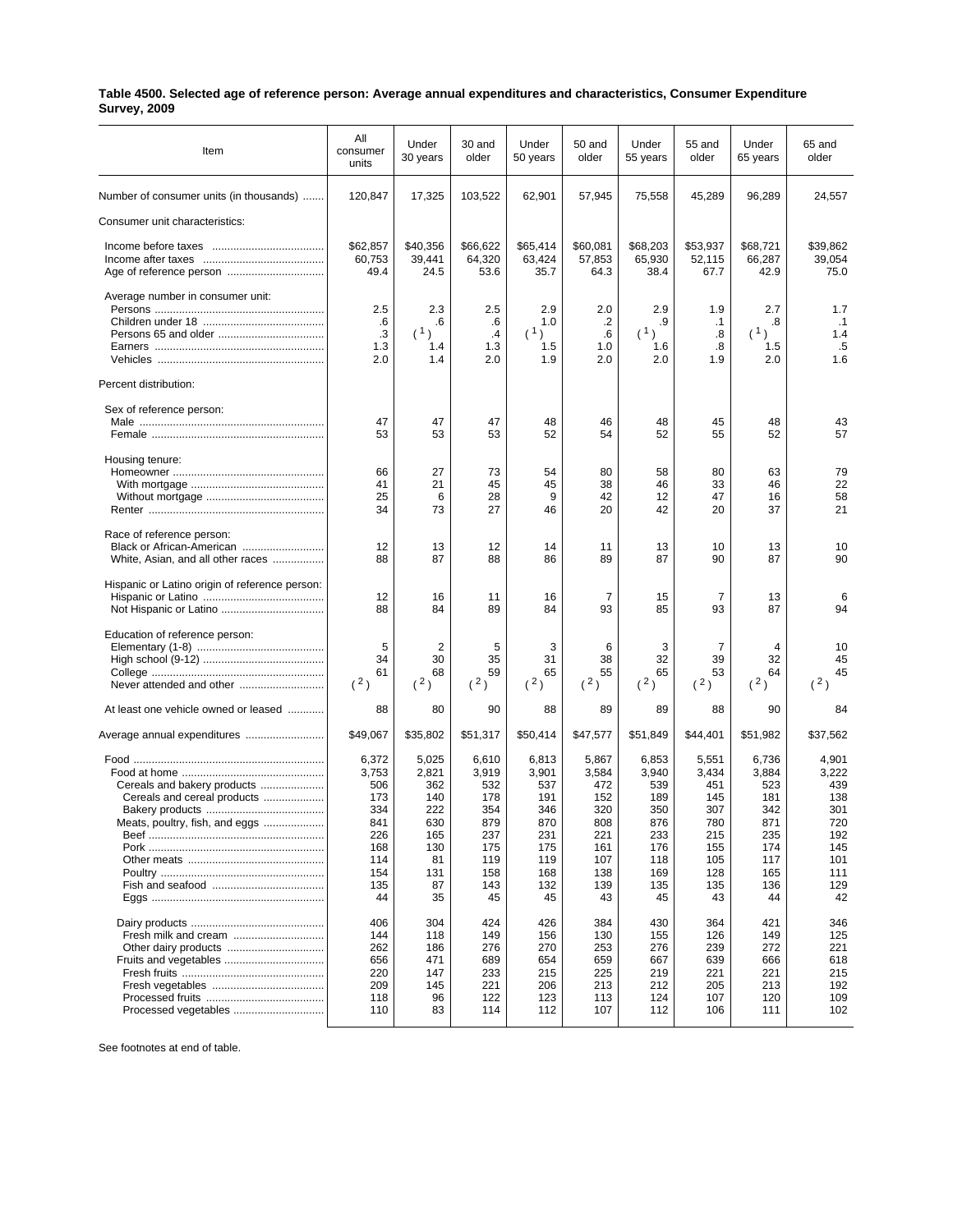## **Table 4500. Selected age of reference person: Average annual expenditures and characteristics, Consumer Expenditure Survey, 2009 — Continued**

| Item                                                                                                                             | All<br>consumer<br>units                                     | Under<br>30 years                                         | 30 and<br>older                                              | Under<br>50 years                                            | 50 and<br>older                                              | Under<br>55 years                                            | 55 and<br>older                                              | Under<br>65 years                                            | 65 and<br>older                                              |
|----------------------------------------------------------------------------------------------------------------------------------|--------------------------------------------------------------|-----------------------------------------------------------|--------------------------------------------------------------|--------------------------------------------------------------|--------------------------------------------------------------|--------------------------------------------------------------|--------------------------------------------------------------|--------------------------------------------------------------|--------------------------------------------------------------|
|                                                                                                                                  | \$1,343                                                      | \$1,054                                                   | \$1,394                                                      | \$1,414                                                      | \$1,261                                                      | \$1,427                                                      | \$1,199                                                      | \$1,403                                                      | \$1,100                                                      |
|                                                                                                                                  | 141                                                          | 93                                                        | 149                                                          | 140                                                          | 141                                                          | 143                                                          | 136                                                          | 144                                                          | 127                                                          |
|                                                                                                                                  | 102                                                          | 73                                                        | 108                                                          | 103                                                          | 102                                                          | 105                                                          | 98                                                           | 105                                                          | 91                                                           |
| Miscellaneous foods                                                                                                              | 715                                                          | 612                                                       | 733                                                          | 774                                                          | 648                                                          | 772                                                          | 617                                                          | 749                                                          | 576                                                          |
|                                                                                                                                  | 337                                                          | 255                                                       | 351                                                          | 356                                                          | 314                                                          | 361                                                          | 294                                                          | 354                                                          | 264                                                          |
| Food prepared by consumer unit on<br>Food away from home                                                                         | 49<br>2,619                                                  | 21<br>2,204                                               | 53<br>2,691                                                  | 41<br>2,913                                                  | 57<br>2,283                                                  | 45<br>2,913                                                  | 54<br>2,117                                                  | 50<br>2,852                                                  | 42<br>1,679                                                  |
|                                                                                                                                  | 435                                                          | 419                                                       | 437                                                          | 475                                                          | 389                                                          | 478                                                          | 361                                                          | 470                                                          | 292                                                          |
|                                                                                                                                  | 16,895                                                       | 12,915                                                    | 17,567                                                       | 17,942                                                       | 15,763                                                       | 18,071                                                       | 14,935                                                       | 17,838                                                       | 13,196                                                       |
|                                                                                                                                  | 10,075                                                       | 8,244                                                     | 10,381                                                       | 11,092                                                       | 8,970                                                        | 11,107                                                       | 8,352                                                        | 10,815                                                       | 7,173                                                        |
|                                                                                                                                  | 6,543                                                        | 2,887                                                     | 7,154                                                        | 6,664                                                        | 6,411                                                        | 6,930                                                        | 5,896                                                        | 6,977                                                        | 4,838                                                        |
| Mortgage interest and charges                                                                                                    | 3,594                                                        | 1,985                                                     | 3,863                                                        | 4,373                                                        | 2,748                                                        | 4,398                                                        | 2,251                                                        | 4,173                                                        | 1,322                                                        |
|                                                                                                                                  | 1,811                                                        | 594                                                       | 2,015                                                        | 1,554                                                        | 2,090                                                        | 1,701                                                        | 1,995                                                        | 1,816                                                        | 1,793                                                        |
| Maintenance, repairs, insurance, other                                                                                           | 1,138<br>2,860<br>672                                        | 308<br>5,111<br>246                                       | 1,277<br>2,484<br>743                                        | 737<br>3,921<br>507                                          | 1,573<br>1,709<br>850                                        | 831<br>3,578<br>599                                          | 1,650<br>1,662<br>794                                        | 989<br>3,146<br>692                                          | 1,723<br>1,741<br>594                                        |
| Utilities, fuels, and public services                                                                                            | 3,645                                                        | 2,455                                                     | 3,844                                                        | 3,592                                                        | 3,702                                                        | 3,694                                                        | 3,563                                                        | 3,737                                                        | 3,282                                                        |
|                                                                                                                                  | 483                                                          | 278                                                       | 517                                                          | 450                                                          | 519                                                          | 467                                                          | 511                                                          | 480                                                          | 494                                                          |
|                                                                                                                                  | 1,377                                                        | 925                                                       | 1,452                                                        | 1,355                                                        | 1,401                                                        | 1,386                                                        | 1,362                                                        | 1,406                                                        | 1,261                                                        |
|                                                                                                                                  | 141                                                          | 38                                                        | 159                                                          | 99                                                           | 187                                                          | 117                                                          | 182                                                          | 130                                                          | 186                                                          |
|                                                                                                                                  | 1,162                                                        | 949                                                       | 1,198                                                        | 1,233                                                        | 1,085                                                        | 1,256                                                        | 1,005                                                        | 1,239                                                        | 858                                                          |
| Water and other public services                                                                                                  | 481                                                          | 266                                                       | 517                                                          | 455                                                          | 510                                                          | 468                                                          | 503                                                          | 481                                                          | 483                                                          |
|                                                                                                                                  | 1,011                                                        | 669                                                       | 1,069                                                        | 1,127                                                        | 886                                                          | 1,094                                                        | 873                                                          | 1,046                                                        | 876                                                          |
|                                                                                                                                  | 389                                                          | 365                                                       | 394                                                          | 606                                                          | 155                                                          | 531                                                          | 153                                                          | 439                                                          | 194                                                          |
|                                                                                                                                  | 622                                                          | 304                                                       | 675                                                          | 521                                                          | 732                                                          | 563                                                          | 721                                                          | 607                                                          | 681                                                          |
| Housekeeping supplies<br>Laundry and cleaning supplies<br>Household furnishings and equipment<br>Small appliances, miscellaneous | 659<br>156<br>360<br>143<br>1,506<br>124<br>343<br>30<br>194 | 390<br>115<br>197<br>78<br>1,157<br>61<br>382<br>8<br>131 | 707<br>163<br>389<br>155<br>1,567<br>135<br>337<br>34<br>204 | 590<br>161<br>308<br>121<br>1,542<br>119<br>388<br>23<br>184 | 737<br>150<br>419<br>168<br>1,467<br>130<br>295<br>38<br>205 | 606<br>161<br>319<br>126<br>1,570<br>121<br>390<br>26<br>182 | 748<br>147<br>430<br>172<br>1,398<br>129<br>264<br>37<br>213 | 653<br>160<br>356<br>137<br>1,587<br>128<br>377<br>29<br>203 | 682<br>137<br>377<br>167<br>1,184<br>107<br>209<br>37<br>159 |
|                                                                                                                                  | 93                                                           | 63                                                        | 99                                                           | 90                                                           | 98                                                           | 90                                                           | 99                                                           | 94                                                           | 90                                                           |
| Miscellaneous household equipment                                                                                                | 721                                                          | 514                                                       | 758                                                          | 739                                                          | 702                                                          | 760                                                          | 656                                                          | 756                                                          | 581                                                          |
|                                                                                                                                  | 1,725                                                        | 1,574                                                     | 1,752                                                        | 1,991                                                        | 1,425                                                        | 1,969                                                        | 1,310                                                        | 1,888                                                        | 1,068                                                        |
|                                                                                                                                  | 383                                                          | 328                                                       | 393                                                          | 453                                                          | 304                                                          | 449                                                          | 271                                                          | 425                                                          | 215                                                          |
|                                                                                                                                  | 304                                                          | 271                                                       | 310                                                          | 335                                                          | 269                                                          | 341                                                          | 242                                                          | 333                                                          | 190                                                          |
|                                                                                                                                  | 79                                                           | 57                                                        | 82                                                           | 118                                                          | 35                                                           | 108                                                          | 29                                                           | 92                                                           | 25                                                           |
|                                                                                                                                  | 678                                                          | 577                                                       | 696                                                          | 747                                                          | 601                                                          | 752                                                          | 553                                                          | 734                                                          | 456                                                          |
|                                                                                                                                  | 561                                                          | 497                                                       | 572                                                          | 571                                                          | 549                                                          | 593                                                          | 505                                                          | 594                                                          | 427                                                          |
|                                                                                                                                  | 118                                                          | 80                                                        | 124                                                          | 176                                                          | 52                                                           | 159                                                          | 47                                                           | 140                                                          | 29                                                           |
|                                                                                                                                  | 91                                                           | 178                                                       | 76                                                           | 133                                                          | 44                                                           | 118                                                          | 45                                                           | 107                                                          | 26                                                           |
|                                                                                                                                  | 323                                                          | 279                                                       | 331                                                          | 378                                                          | 261                                                          | 369                                                          | 244                                                          | 348                                                          | 223                                                          |
| Other apparel products and services                                                                                              | 249                                                          | 212                                                       | 256                                                          | 280                                                          | 215                                                          | 280                                                          | 198                                                          | 275                                                          | 149                                                          |
|                                                                                                                                  | 7,658                                                        | 6,173                                                     | 7,912                                                        | 7,909                                                        | 7.392                                                        | 8,206                                                        | 6,745                                                        | 8,231                                                        | 5,409                                                        |
| Vehicle purchases (net outlay)                                                                                                   | 2,657                                                        | 2,313                                                     | 2,714                                                        | 2,753                                                        | 2,552                                                        | 2,889                                                        | 2,269                                                        | 2,860                                                        | 1,862                                                        |
|                                                                                                                                  | 1,297                                                        | 601                                                       | 1,414                                                        | 1,112                                                        | 1,498                                                        | 1,236                                                        | 1,399                                                        | 1,319                                                        | 1,210                                                        |
|                                                                                                                                  | 1,304                                                        | 1,695                                                     | 1,239                                                        | 1,580                                                        | 1,005                                                        | 1,593                                                        | 823                                                          | 1,479                                                        | 619                                                          |
|                                                                                                                                  | 55                                                           | $3_{17}$                                                  | 62                                                           | 61                                                           | 50                                                           | 61                                                           | 47                                                           | 61                                                           | 332                                                          |
|                                                                                                                                  | 1,986                                                        | 1,740                                                     | 2,028                                                        | 2,166                                                        | 1,792                                                        | 2,205                                                        | 1,622                                                        | 2,176                                                        | 1,241                                                        |

See footnotes at end of table.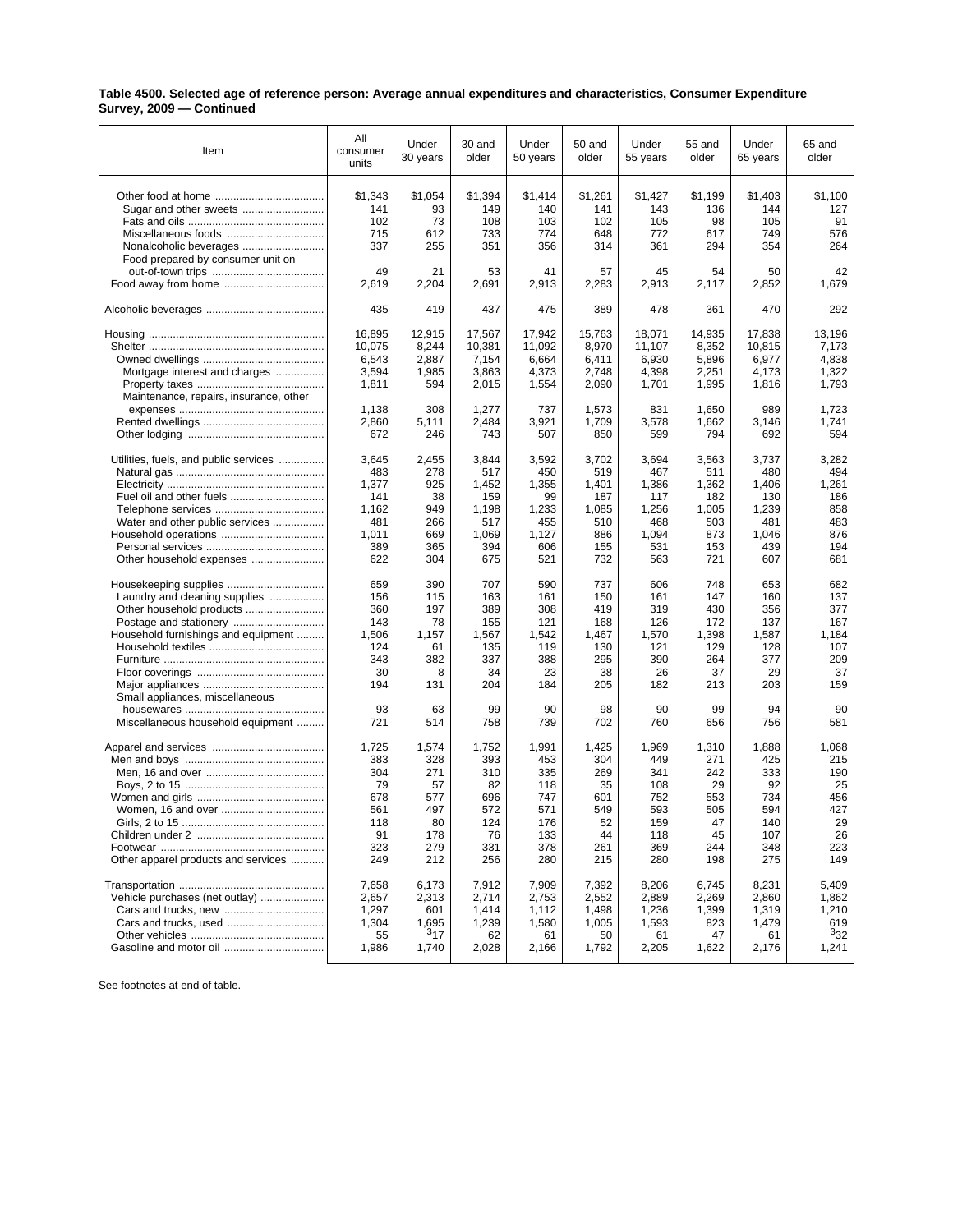## **Table 4500. Selected age of reference person: Average annual expenditures and characteristics, Consumer Expenditure Survey, 2009 — Continued**

| Item                                                                                                                                          | All<br>consumer<br>units            | Under<br>30 years                | 30 and<br>older                     | Under<br>50 years                  | 50 and<br>older                     | Under<br>55 years                  | 55 and<br>older                     | Under<br>65 years                   | 65 and<br>older                     |
|-----------------------------------------------------------------------------------------------------------------------------------------------|-------------------------------------|----------------------------------|-------------------------------------|------------------------------------|-------------------------------------|------------------------------------|-------------------------------------|-------------------------------------|-------------------------------------|
| Other vehicle expenses<br>Maintenance and repairs<br>Vehicle rental, leases, licenses, and other                                              | \$2,536<br>281<br>733<br>1,075      | \$1,745<br>269<br>503<br>654     | \$2,673<br>283<br>771<br>1,150      | \$2,486<br>327<br>718<br>981       | \$2,594<br>232<br>749<br>1,183      | \$2,603<br>329<br>757<br>1,044     | \$2,425<br>201<br>693<br>1,128      | \$2,679<br>321<br>778<br>1,101      | \$1,968<br>124<br>557<br>972        |
|                                                                                                                                               | 447<br>479                          | 319<br>374                       | 468<br>497                          | 461<br>503                         | 431<br>453                          | 472<br>510                         | 403<br>428                          | 480<br>515                          | 314<br>338                          |
|                                                                                                                                               | 3,126<br>1,785<br>736<br>486<br>119 | 1,133<br>695<br>260<br>134<br>44 | 3,461<br>1,967<br>816<br>546<br>131 | 2,146<br>1,221<br>561<br>279<br>84 | 4,192<br>2,396<br>926<br>713<br>157 | 2,357<br>1,317<br>622<br>323<br>95 | 4,410<br>2,565<br>928<br>760<br>158 | 2,688<br>1,468<br>715<br>399<br>106 | 4,846<br>3,027<br>821<br>828<br>170 |
| Audio and visual equipment and services<br>Pets, toys, hobbies, and playground                                                                | 2,693<br>628<br>975                 | 1,802<br>363<br>748              | 2,845<br>673<br>1,013               | 2,767<br>693<br>1,001              | 2,611<br>557<br>946                 | 2,837<br>706<br>1,016              | 2,449<br>498<br>907                 | 2,852<br>689<br>1,017               | 2,062<br>387<br>807                 |
| Other entertainment supplies, equipment,                                                                                                      | 690                                 | 407                              | 739                                 | 655                                | 729                                 | 701                                | 670                                 | 718                                 | 580                                 |
|                                                                                                                                               | 400                                 | 284                              | 420                                 | 418                                | 379                                 | 415                                | 375                                 | 428                                 | 288                                 |
| Personal care products and services                                                                                                           | 596                                 | 434                              | 623                                 | 598                                | 593                                 | 610                                | 570                                 | 612                                 | 531                                 |
|                                                                                                                                               | 110                                 | 51                               | 119                                 | 79                                 | 142                                 | 88                                 | 146                                 | 101                                 | 145                                 |
|                                                                                                                                               | 1,068                               | 1,471                            | 1,001                               | 1,184                              | 941                                 | 1,380                              | 547                                 | 1,299                               | 162                                 |
| Tobacco products and smoking supplies                                                                                                         | 380                                 | 335                              | 387                                 | 413                                | 343                                 | 427                                | 300                                 | 424                                 | 207                                 |
|                                                                                                                                               | 816                                 | 417                              | 884                                 | 790                                | 846                                 | 829                                | 795                                 | 856                                 | 663                                 |
|                                                                                                                                               | 1,723                               | 590                              | 1,913                               | 1,334                              | 2,146                               | 1,459                              | 2,164                               | 1,595                               | 2,226                               |
| Personal insurance and pensions<br>Life and other personal insurance<br>Pensions and Social Security<br>Sources of income and personal taxes: | 5,471<br>309<br>5,162               | 3,464<br>74<br>3,390             | 5,807<br>348<br>5,459               | 5,973<br>228<br>5,745              | 4,926<br>397<br>4,529               | 6,283<br>268<br>6,015              | 4,116<br>378<br>3,738               | 6,393<br>306<br>6,087               | 1,856<br>320<br>1,537               |
|                                                                                                                                               |                                     |                                  |                                     |                                    |                                     |                                    |                                     |                                     |                                     |
|                                                                                                                                               | 62,857<br>50,339<br>2,673           | 40,356<br>36,617<br>1,157        | 66,622<br>52,636<br>2,927           | 65,414<br>59,325<br>2,544          | 60,081<br>40,585<br>2,815           | 68,203<br>61,648<br>2,657          | 53,937<br>31,473<br>2,701           | 68,721<br>59,939<br>3,106           | 39,862<br>12,699<br>976             |
| Social Security, private and government<br>Interest, dividends, rental income, other                                                          | 6,837                               | 323                              | 7,927                               | 894                                | 13,288                              | 1,189                              | 16,258                              | 2,754                               | 22,844                              |
| Unemployment and workers' compensation,                                                                                                       | 1,460                               | 339                              | 1,647                               | 864                                | 2,106                               | 907                                | 2,381                               | 1,178                               | 2,564                               |
| Public assistance, supplemental security                                                                                                      | 432                                 | 384                              | 440                                 | 478                                | 381                                 | 504                                | 312                                 | 512                                 | 119                                 |
| Regular contributions for support                                                                                                             | 435<br>416<br>266                   | 404<br>657<br>475                | 440<br>375<br>231                   | 441<br>567<br>302                  | 428<br>251<br>227                   | 456<br>531<br>311                  | 399<br>223<br>190                   | 474<br>480<br>278                   | 280<br>163<br>218                   |
| 2008 Tax stimulus (new UCC Q20082) (thru                                                                                                      | 2,104<br>1,404                      | 915<br>511                       | 2,303<br>1,554                      | 1,989<br>1,293                     | 2,228<br>1,525                      | 2,273<br>1,513                     | 1,822<br>1,223                      | 2,434<br>1,638                      | 807<br>490                          |
| State and local income taxes                                                                                                                  | $3 - 1$<br>524<br>177               | $3 - 1$<br>362<br>42             | $3 - 1$<br>551<br>199               | $3 - 1$<br>578<br>119              | $3 - 1$<br>465<br>239               | $3 - 1$<br>617<br>144              | $3 - 1$<br>370<br>230               | $3 - 1$<br>629<br>169               | $3 - 1$<br>113<br>205               |

See footnotes at end of table.